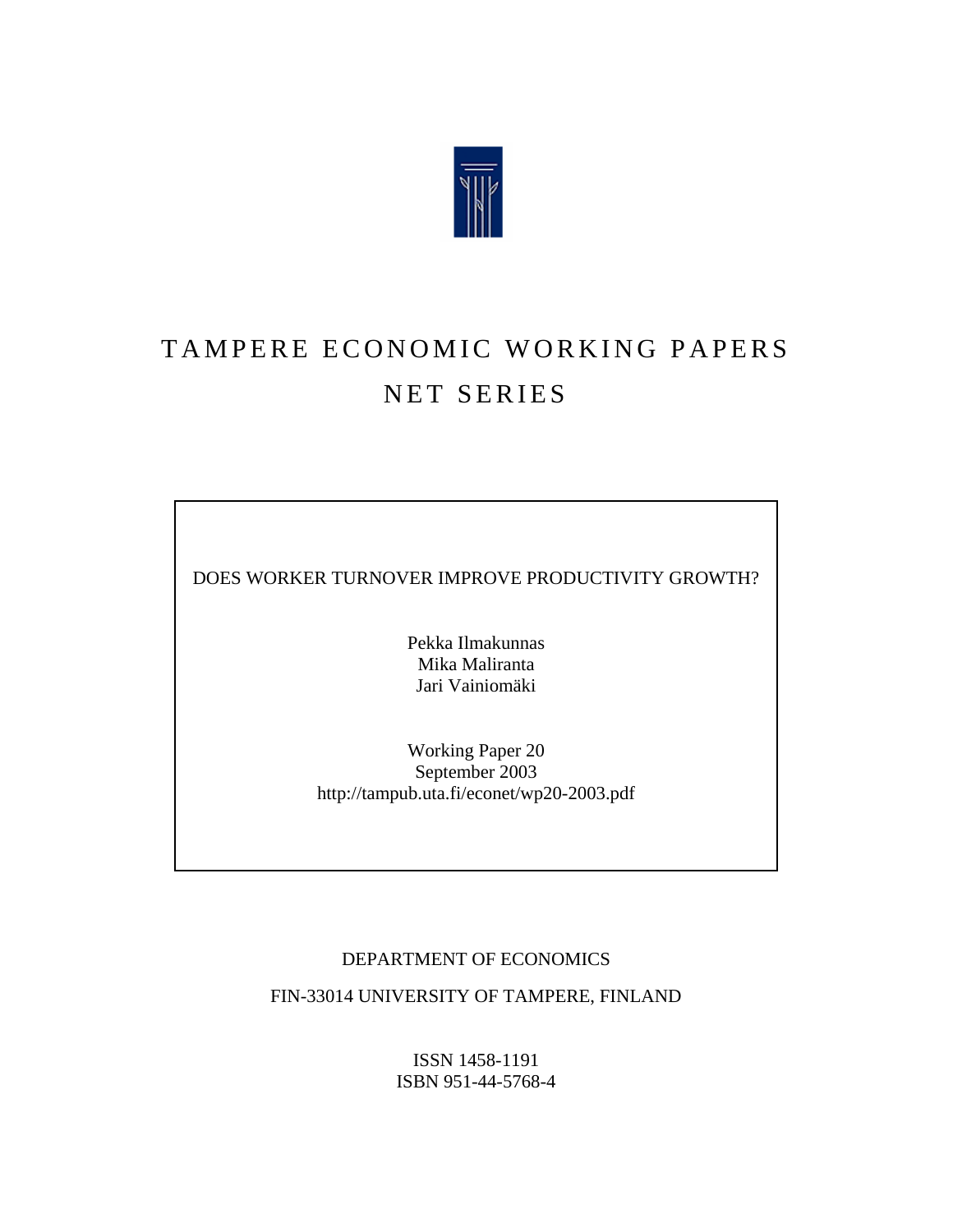## **Does Worker Turnover Improve Productivity Growth?\***

**Pekka Ilmakunnas** Helsinki School of Economics PO Box 1210 FIN-00101 Helsinki Finland pekka.ilmakunnas@hkkk.fi

#### **Mika Maliranta**

Research Institute of the Finnish Economy (ETLA) Lönnrotinkatu 4B FIN-00120 Helsinki Finland mika.maliranta@etla.fi

# **Jari Vainiomäki**

FIN-33014 University of Tampere Finland jari.vainomaki@uta.fi

\*We are thankful to Academy of Finland for funding (projects 49153 and 50950). The data used in the paper are the property of Statistics Finland and can be accessed on site at the research laboratory of the Business Structures unit of Statistics Finland. Correspondence address: Pekka Ilmakunnas, Helsinki School of Economics, P.O. Box 1210, FIN-00101 Helsinki, Finland. pekka.ilmakunnas@hkkk.fi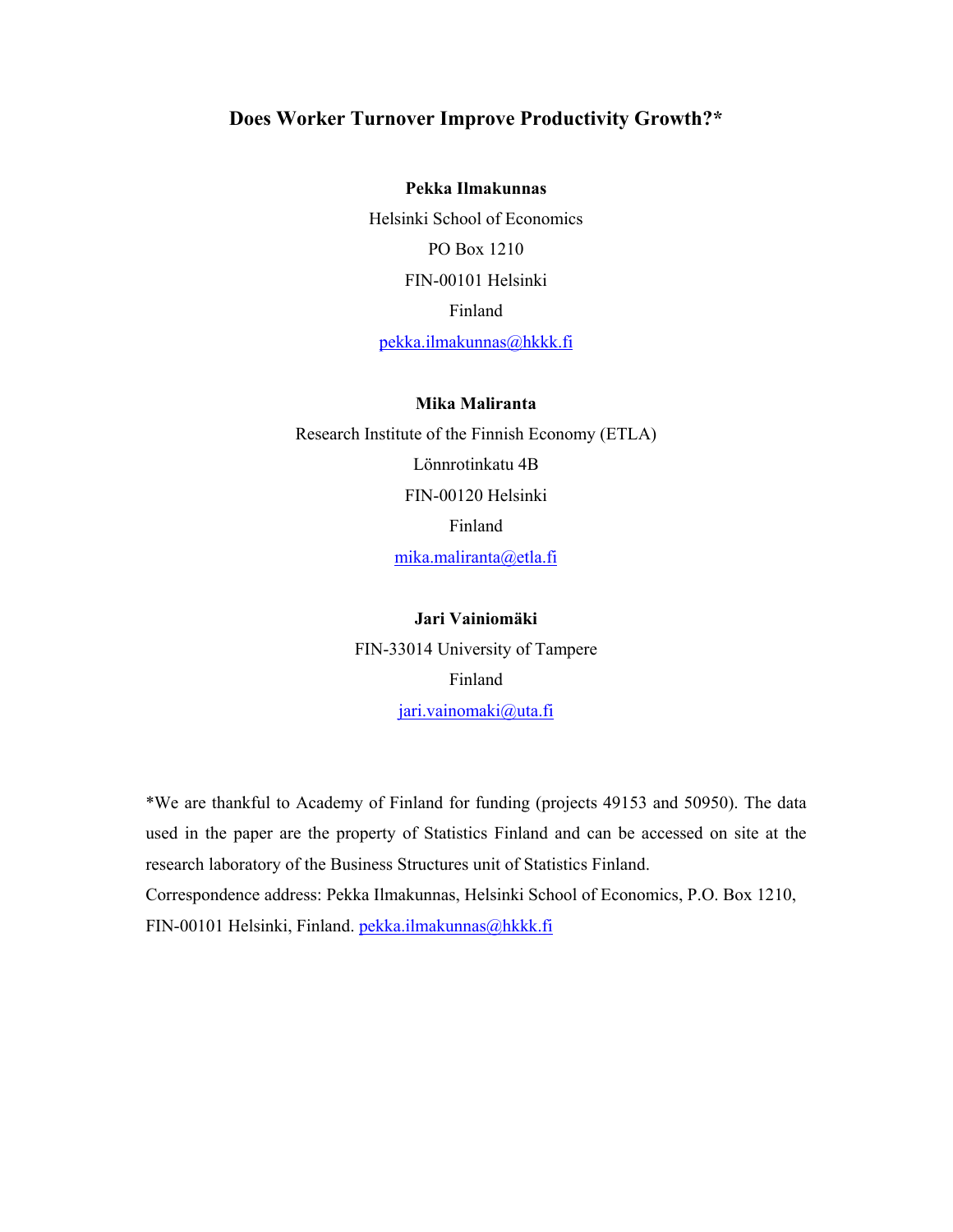# **Does Worker Turnover Improve Productivity Growth?**

## Abstract:

We examine the relationship between worker turnover and total factor productivity growth using a matched worker-plant data from Finnish manufacturing. The total turnover rate (sum of hiring and separation rates) is negatively, whereas inflow of new workers is positively, and outflow of workers negatively associated with productivity growth. This is consistent with general human capital. Excess worker turnover or churning that measures separations that lead to replacement hiring speeds up productivity growth. This indicates that worker turnover leads to better matches of available jobs and potential employees and therefore to higher productivity.

Key words: worker turnover, total factor productivity, linked employer-employee data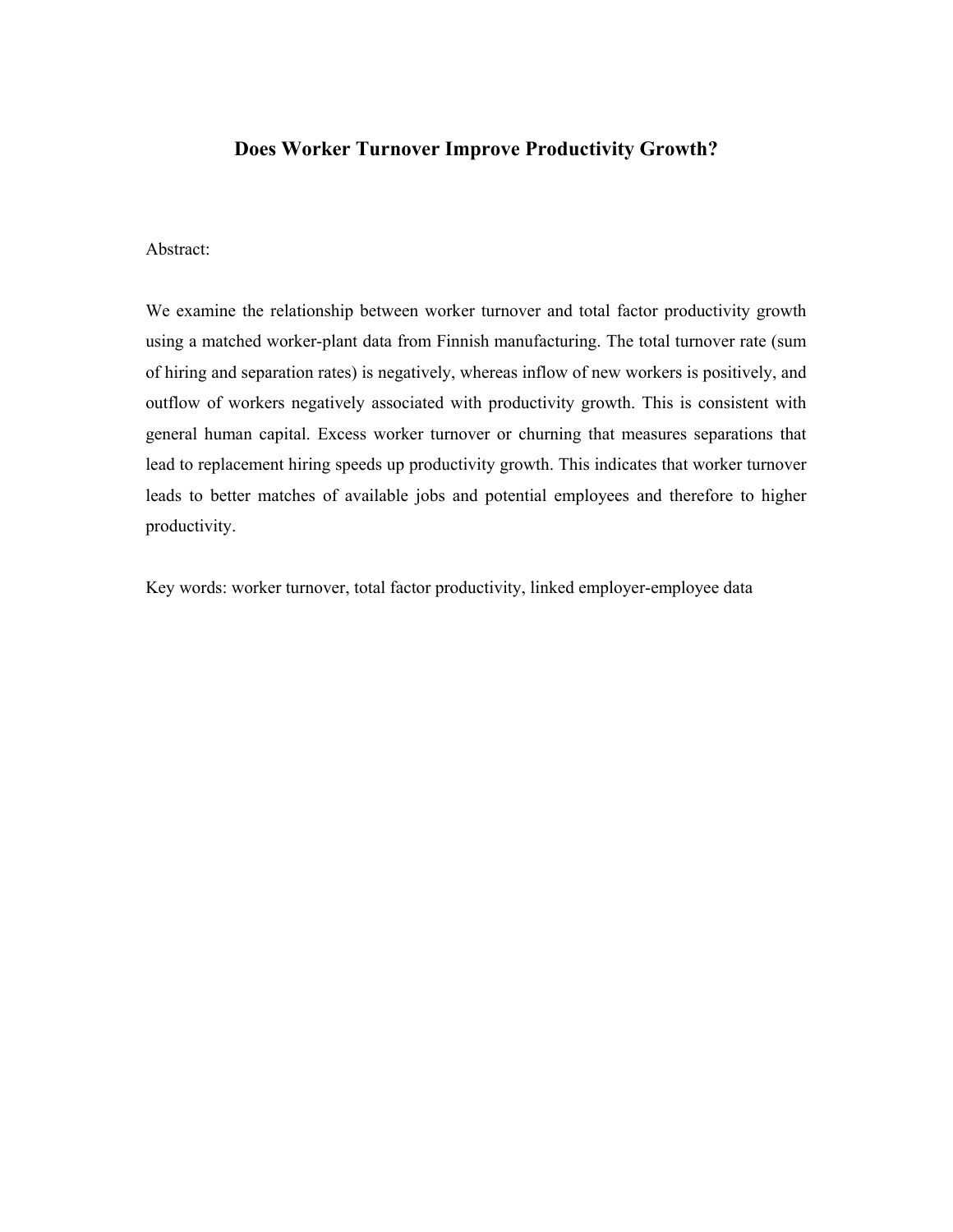#### **1. Introduction**

The turnover of employees may affect productivity in various ways. The emphasis both in labor economics and management literature has traditionally been on the costs of worker separations. Since the early 1980s the management research has, however, examined also the possible positive consequences of this kind of turnover (e.g. Staw, 1980). This approach has been less common in traditional labor economics although the view that turnover may have positive affects appears in modern personnel economics (e.g. Lazear, 1998). The human resource management literature often uses the term turnover for employee separations (or even more restrictively for quits), whereas in labor economics turnover sometimes denotes separations, but perhaps more commonly it is measured as the sum of hiring and separation. We follow the labor economics tradition, but show that it is useful to examine also the various components of total turnover separately to assess their possible productivity impacts.

The management literature has described the alternative views on turnover with the concepts of functional and dysfunctional turnover (e.g. Dalton, Todor, and Krackhardt, 1982; Abelson and Baysinger, 1984). Separation is dysfunctional, when those high-productivity workers whom the organization would like to keep, are leaving. Besides direct hiring and retraining, there are other costs involved e.g. in the form of disruption of informal communication structures. Costs may be caused also by employer-initiated separations in the form of firing costs. Especially costs in the form of lost production lead to a measurable negative relationship between turnover and productivity. This is the traditional labor economics view of the effects of turnover. These negative effects are formally modeled by including quits in the production function with a negative impact (e.g. Pencavel, 1972) or with adjustment costs related to hiring and separation in dynamic labor demand models (e.g. Hamermesh and Pfann, 1996). Linear adjustment costs in the form of training cost of new workers appear in efficiency wage models (e.g. Salop, 1979) or in the form of hiring and firing costs in labor demand models (e.g. Bentolila and Saint-Paul, 1994). The firms should aim at avoiding the negative effects of separations with for example wage policy or by optimizing hiring and firing.

Separation is functional, when it is in the interest of the organization, e.g. because low productivity workers quit or their separation from the firm is initiated by the employer.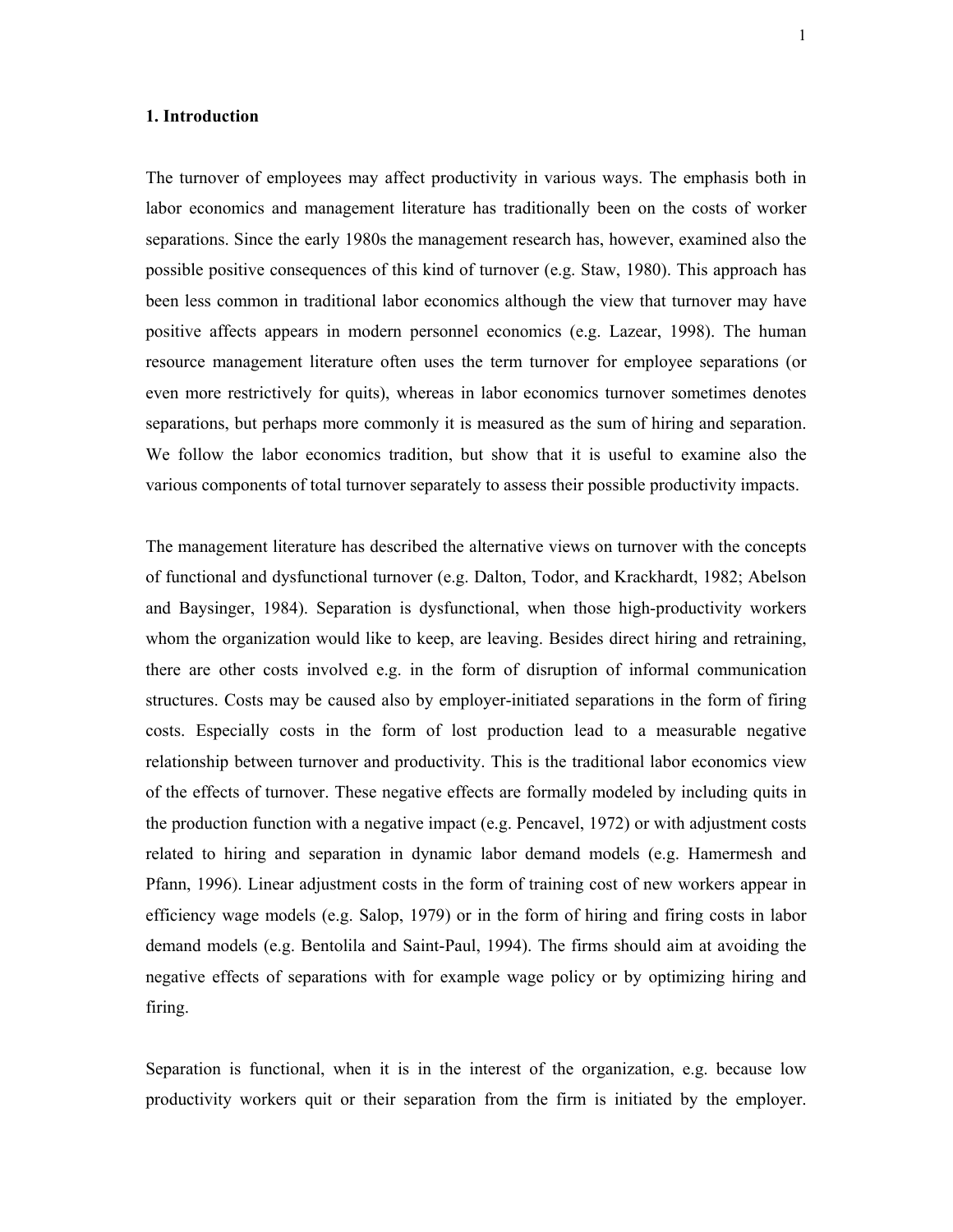Replacing the leavers by new workers also brings new ideas and knowledge to the firm. It can also be used for internal mobility of the employees or for cost-cutting e.g. by replacing full-time employees by part-time employees. One argument is that there is an inverted Ushaped relationship between separations and productivity: low and very high separation rates are harmful, whereas moderate separation enhances productivity (Alexander, Bloom, and Nuchols, 1994). With low level of separations, there is not enough functional separation, whereas with high separation rates there is too much dysfunctional separation.

Since turnover can have, besides costs, also positive impacts on the firm, it is essential to compare its costs and benefits. Since the impacts of separations and hiring of new workers are different, it is important to consider their effects separately. Our paper aims at measuring one aspect of the potential net benefits, the impact of turnover on productivity growth. The connection between turnover and productivity can be analyzed through the impact of turnover on the composition of the work force. There are various theories that relate worker characteristics, such as age, education, and experience, to wages and productivity. There is also empirical evidence that worker characteristics influence firm- or plant-level productivity (e.g. Hellerstein, Neumark and Troske, 1999, Ilmakunnas, Maliranta, and Vainiomäki, 2003). If there is no turnover in the personnel of the firm, the observable characteristics of the employees can only change because of aging and increases in firm-specific work experience. These can naturally have an effect on productivity. The issue of aging and productivity has been debated and the evidence is mixed (see Waldman and Avolio, 1986; McEvoy and Cascio, 1989). Experience gained in the firm, on the other hand, typically enhances productivity through learning by doing.

Over time, a more important change in the characteristics of the employees happens through the inflow and outflow of employees. If all employees were equal (or perfect substitutes) worker turnover would be dysfunctional since it would just cause costs without having a positive impact on productivity. In practice, however, workers differ in terms of many characteristics. For example, the average educational level of the employees changes when the educational level of the inflow differs from that of the outflow. Gautier, van den Berg, van Ours, and Ridder (2002) find that during downturns the average skill level of firms increases because there is a rise in the outflow rate of less educated workers. The same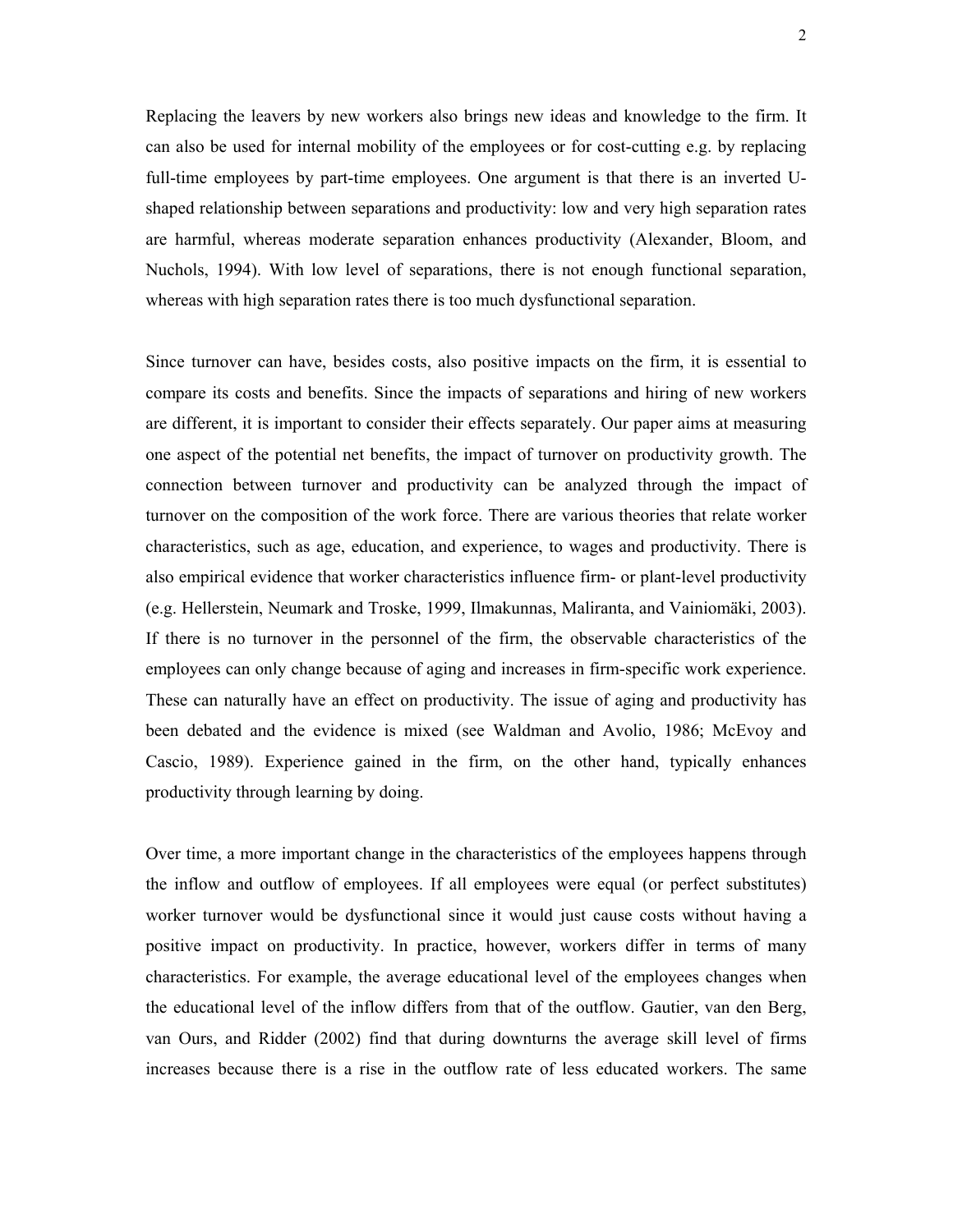applies to the age structure, gender composition, general work experience, and many other features of the work force that may affect productivity.

The role of employee performance in worker separations has been examined in several management studies (see e.g. McEvoy and Cascio, 1987; Williams and Livingstone, 1994); but less in labor economics (see, however, Bishop, 1990). It has been argued that the poor performers are more inclined to quit, since they fear the risk of being fired. This turnover would be beneficial, since the firm can try to replace the leavers by average or strong performers. On the other hand, the best performers have more outside opportunities and may therefore have high quit rates. This may lead to a U-shaped relationship between probability of separation and job performance (Jackofsky, 1984).

The firms can influence this turnover process and thereby productivity with their hiring, layoff, and wage policies. It is useful to analyze the firms' policies and the connections of turnover and productivity with three views of wage setting that have been used in labor and personnel economics (e.g. Lazear, 1998), i.e. specific and general human capital, and incentive wages. They have implications on the hiring and layoff behavior of firms. If human capital is firm-specific, workers with low tenure have less specific human capital and lower productivity. They also have more incentives to quit, since they have no accumulated specific skills to lose. However, the firms should encourage them to stay and accumulate experience by using a wage that exceeds productivity. On the other hand, during a fall in demand firms would lay off first the younger and less experienced workers. Because specific human capital has less value in other firms, the senior, high productivity workers have no incentive to quit. However, if productivity falls with age, also the oldest workers are "overpaid". Under these conditions, firms should lay off the youngest and the oldest workers and keep the "middleaged" ones when demand falls. This worker outflow would raise productivity. In an expansion, new hires would include workers who have no firm-specific experience and therefore have lower productivity. All in all, the implication of firm-specific skills is that hiring of new workers tends to decrease productivity, whereas separations increase it. This further has the implication that productivity should change countercyclically.

If human capital is general, skills can easily be transferred to other firms. The more productive workers may be inclined to quit if they find better paid jobs elsewhere. Therefore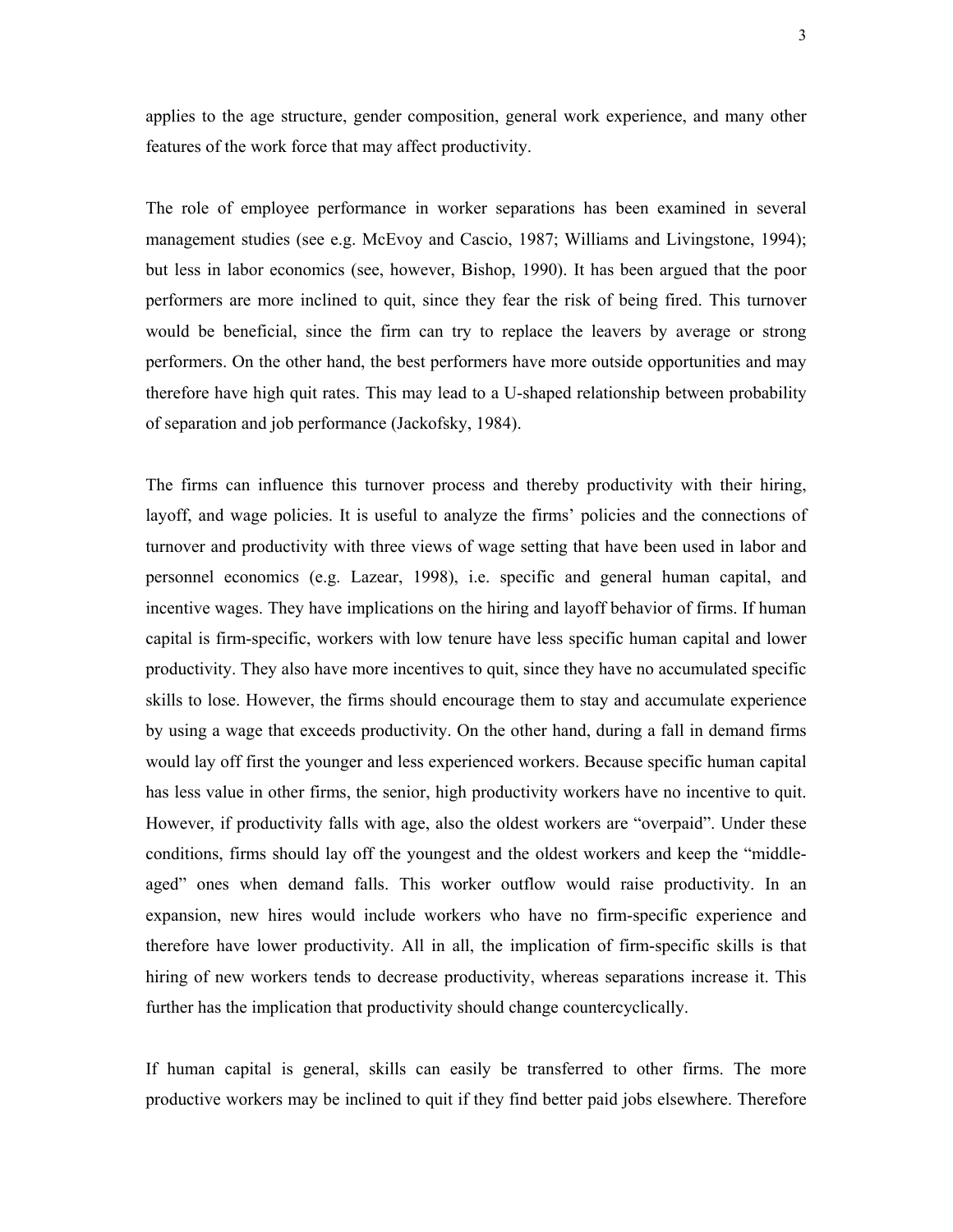the firms have to use a wage policy that corresponds to productivity to keep the productive workers. The order of layoffs should be related to productivity, but not to tenure in the firm. The total outflow of workers from a firm would increase average productivity if it is dominated by layoffs of poor performers, but may decrease productivity if quits dominate and more productive workers leave. Inflow of new workers, in turn, is likely to increase productivity, because firms can benefit from the experience that the new workers have gained in other firms. The overall conclusion is that hiring of new employees is likely to increase productivity, whereas separations may have opposing effects depending on whether they are initiated by the workers or by the firm. It follows that cyclical changes give a boost to productivity, since in downturns low-productivity workers are laid off and they can be replaced by high-productivity workers during upturns.

Under times of rapid structural change, new employees with up-to-date education may be necessary for introducing new technology. This partly compensates their lack of firm-specific or general experience and productivity can improve through the outflow of senior workers and inflow of new workers. The complementarity of the skills of the new and old workers influences their optimal mix (Lazear, 1998).

According to the incentive pay argument, productivity initially increases, but starts to decline with age. Older, more experienced workers are paid above their productivity to keep work incentives high close to retirement, and younger workers are paid below their productivity. When a firm needs to lay off workers, it would therefore prefer to lay off the older workers first, and when new workers are hired, the firm would prefer to hire young ones. As a result, both inflow and outflow would improve profitability, but the impact on productivity depends on the relative productivity of old and young workers.

Yet another way of viewing the turnover-productivity connection is to think of turnover as a sign of an ongoing process of matching employers and employees in the labor market (e.g. Jovanovic, 1979). Employers have imperfect information on the workers before they are hired, and the potential employees imperfect information on the job before they accept it. The fact that some employment relationships are broken shows that either the employer has felt that the quality of the worker does not fit the requirements of the job or the worker has concluded that the job and the wage connected to it do not match his/her requirements, or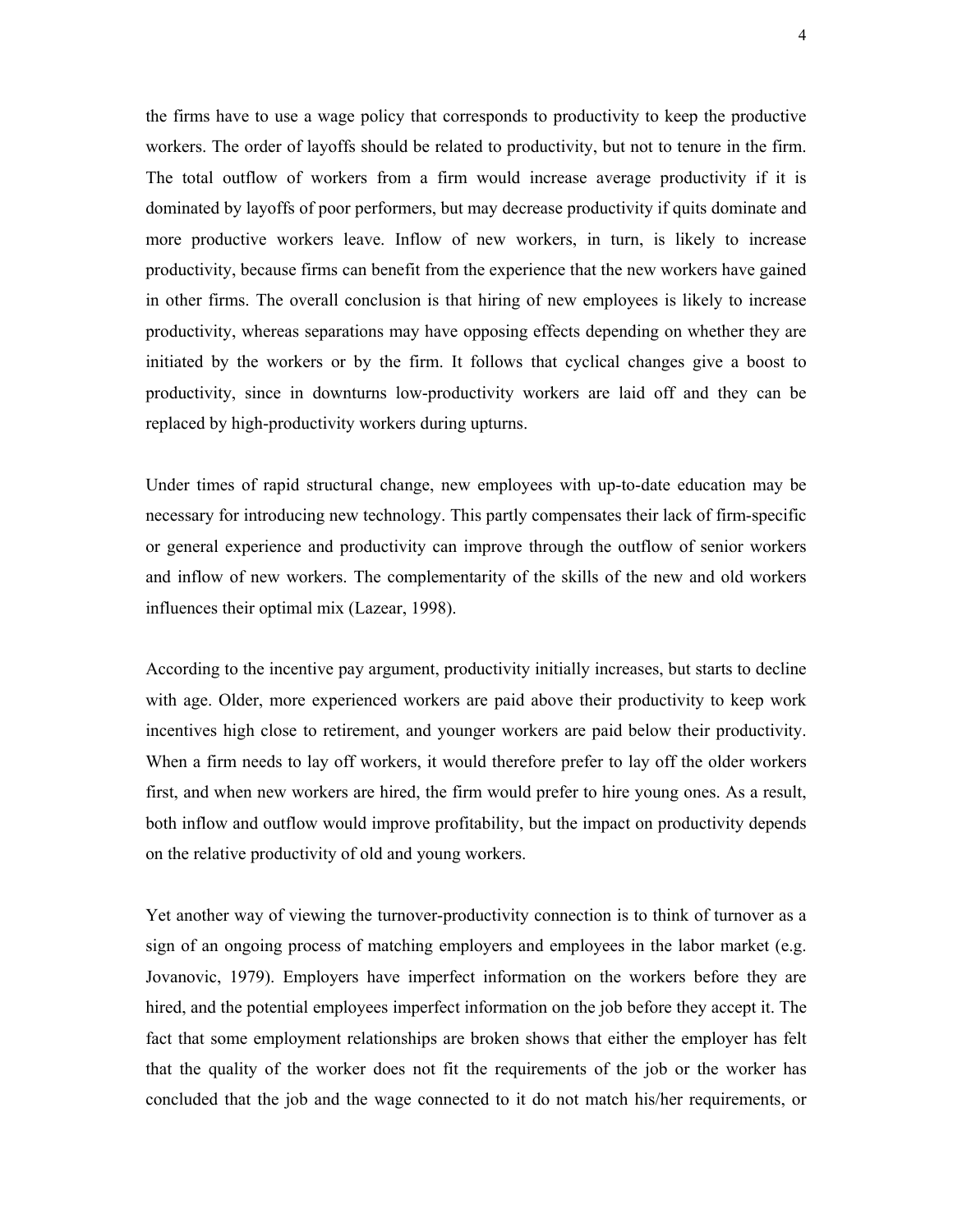he/she has found a better (paying) job. Through the turnover of workers, firms can find the workers who are the most productive in the available jobs and high productivity workers can find the jobs that compensate for their productivity. Therefore, the matching process improves productivity, as emphasized by Jovanovic (1979), and others. Given that the outflow consists of bad matches, high turnover would be positively related to productivity.

All these hypotheses of productivity changes that are connected to turnover assume optimal behavior of the firm. However, legal constraints like fixed-term contracts for new workers and permanent contracts for more senior workers, higher cost of laying off workers with long tenures, and insider power of the senior workers can influence the order of layoffs. This may prevent any productivity gains. Shortages of high-productivity workers may, on the other hand, limit the productivity gains from worker inflow. Also the traditional hiring, firing, and other direct costs of turnover may lower the net productivity effect of turnover. There may also be reverse causality. Low productivity firms are more inclined to lay off workers and probably also have higher quit rates. High productivity firms, in turn, are more likely to grow and hire new workers. (We present evidence on this in Ilmakunnas and Maliranta, 2003.)

There have been some tests of the productivity effects of turnover using organization-level data, but the evidence is mixed. Many of the studies are in the management literature, where they examine both productivity and turnover (i.e., separations in these studies) as consequences of human resource management practices of the firms. However, some researchers allow turnover to have also a direct impact on productivity. For example, Huselid (1995) finds that turnover has a negative impact on productivity. According to Arthur (1994) the relationship between performance and turnover is negative, but varies depending on the type of human resource system. Guthrie (2001) finds that employee turnover has a positive impact on productivity in firms that use high-involvement work practices. Alexander, Bloom, and Nuchols (1994) have tested the competing hypotheses of negative vs. inverted U-shaped relationship between turnover and operating efficiency and find support for the former hypothesis. Empirical evidence on the impact of individual worker performance on turnover is reviewed by McEvoy and Cascio (1987) and Williams and Livingston (1994), who conclude that evidence supports the view that poor performers choose to quit more often. This implies that turnover should be beneficial to productivity. McElroy, Morrow, and Rude (2001) examine separately the productivity and profitability effects of voluntary turnover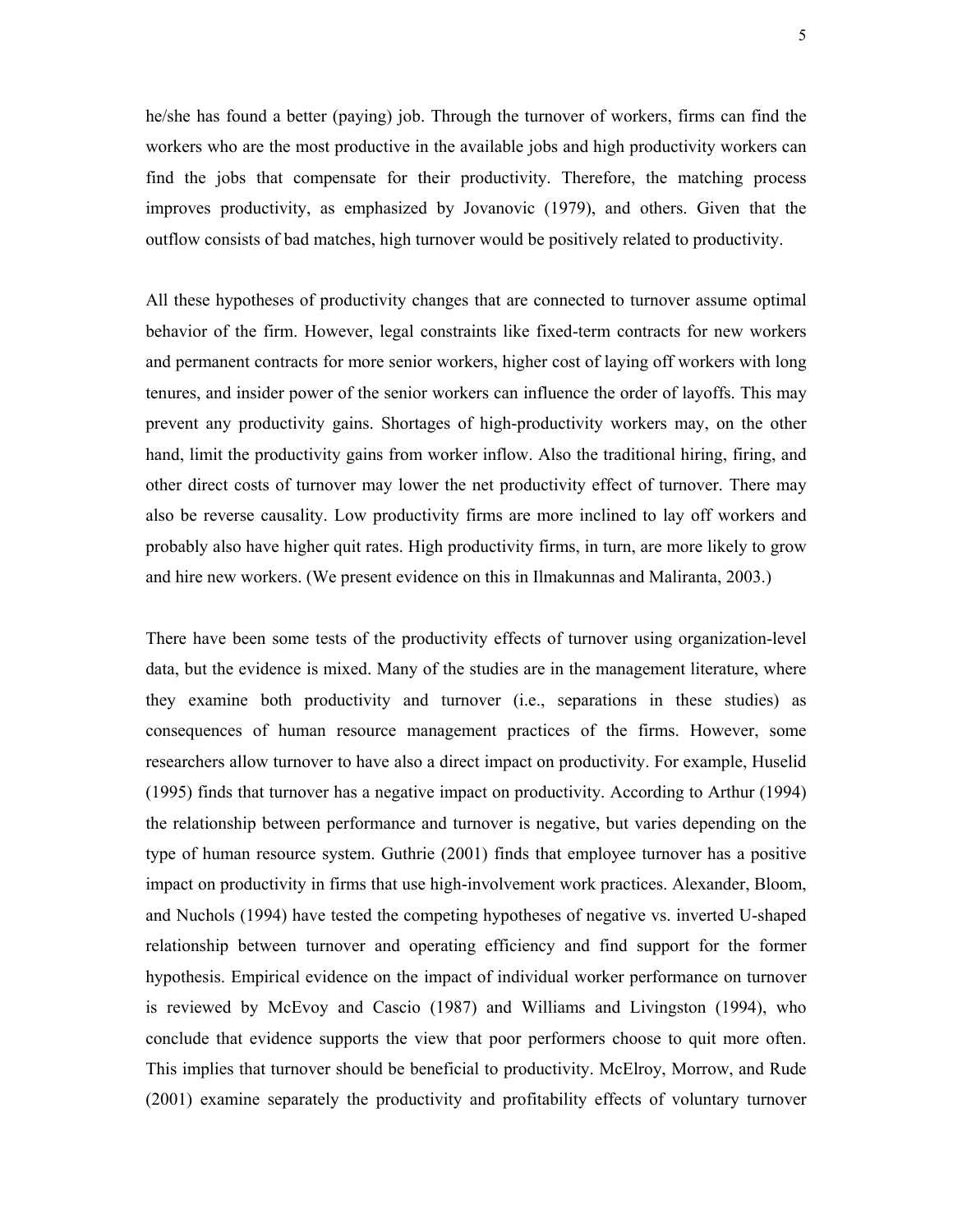(quits), involuntary turnover (employer-initiated separations), and separations that are caused by downsizing. They conclude that all forms of turnover have negative impacts on performance, but especially downsizing-related turnover is harmful to profitability. Also Koys (2001) finds that turnover has a negative impact on profitability. Many of these management studies are based on specific industries and their results may be difficult to generalize to the whole economy.

Labor economists have studied the issue much less, presumably because of lack of suitable large scale data sets. Kramarz and Roux (1999) have explained labor productivity by the seniority structure of those who stay in the firm and the job spell durations of those who leave the firms. They conclude that high turnover among those with short job spells decrease productivity but increase profitability. On the other hand, their results show that exit of hightenure workers may increase productivity. Brown and Medoff (1978) find that the quit rate decreases productivity and conclude that a positive effect of unionization on productivity comes partly through a reduced quit rate. Blakemore and Hoffman (1989) use an aggregate approach. They use industry-level data to explain productivity with job tenure and different components of labor flows (quits, layoffs, new hires, and rehires). Their results support the view that firms follow the seniority layoff rules (i.e., last in, first out) because of productivity concerns.

We assess the effect worker turnover and various human capital components on productivity growth at the plant level. We use large panel data set from the Finnish manufacturing plants that is extended with plant-level measures of worker turnover and variables measuring average employee characteristics. We emphasize two issues. First, when analyzing the productivity impacts of turnover, the appropriate measurement of productivity is essential. We propose to use a multilateral total factor productivity (TFP) index. Second, it is useful to examine the inflow and outflow of workers separately and also to account for the portion of turnover that is caused by replacement hiring.

The structure of this paper is as follows. We describe the construction of the linked employer-employee data and the variables in Section 2 and present in Section 3 estimation results on models for productivity growth. We conclude the paper in Section 4.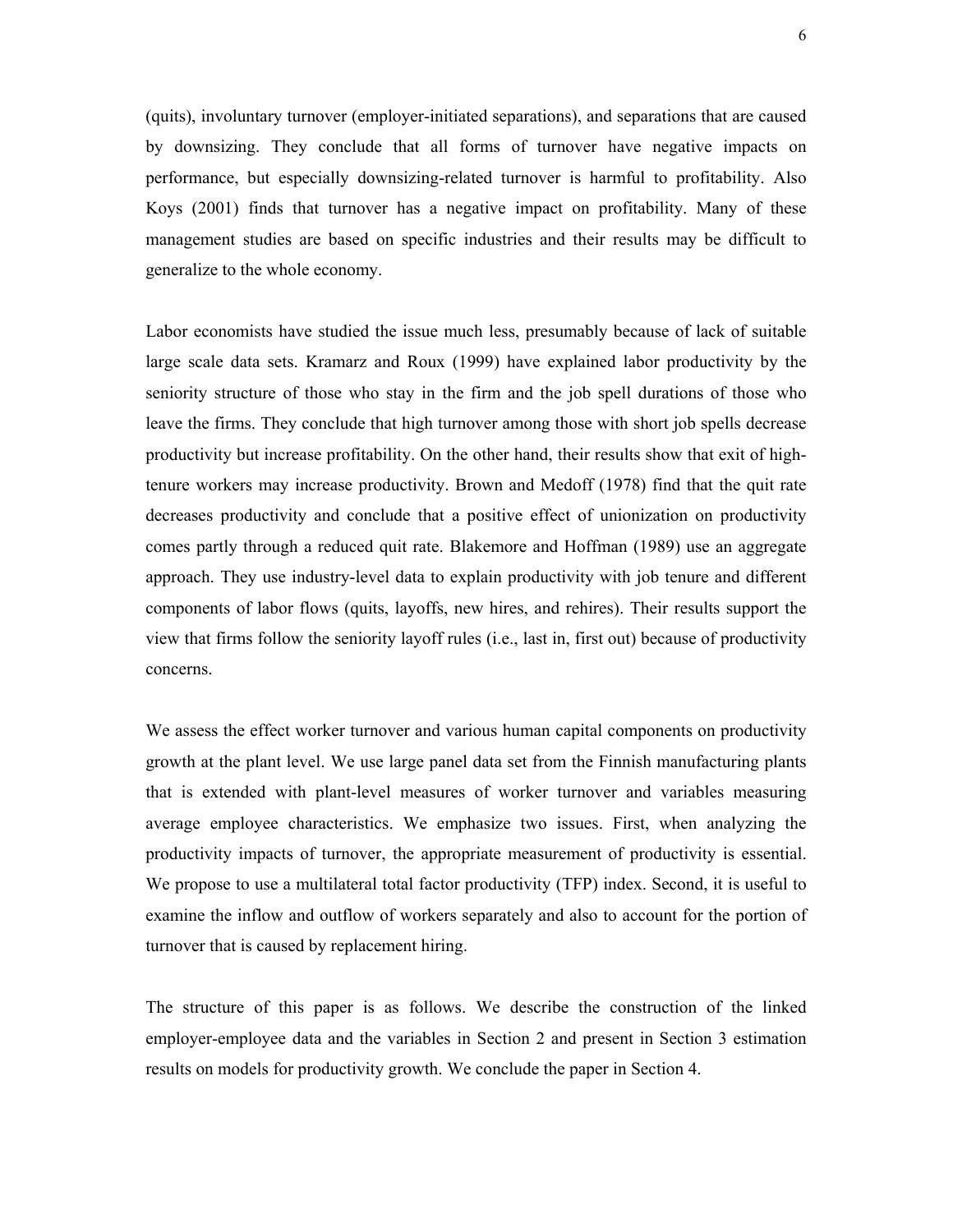#### **2. Data set and variables**

We used three basic registers maintained by Statistics Finland. The Business Register (BR) database covers registered employers and enterprises and their plants. It includes information on classifications like industry and a limited amount of information on the plants. We used BR for plant codes for linking the other data sources. (A detailed analysis of the data set and the linking of the registers is presented in a separate paper, Ilmakunnas, Maliranta, and Vainiomäki, 2001.)

The Industrial Statistics (IS) was our main source for plant level variables, like output, total employment and capital stock. The plant level data series from the IS are available for the period 1975-1994. They cover basically all plants that have at least five employees. After 1994 there is a major break in the data collection practices, which dictates the final year. We measured output with value added, which we converted into real terms by using corresponding (2- or 3-digit) industry level implicit price indices obtained from the National Accounts (NA). We used actual hours worked as the labor input measure and derived capital input estimates with a perpetual inventory method that makes use of machinery and equipment investment figures. We converted investments into real terms with implicit price deflators obtained from the NA.

The total factor productivity is a useful measure of plant performance as it incorporates efficiency both in labor and capital usage. We measured total factor productivity using the translog multilateral productivity index introduced by Caves, Christensen, and Diewert (1982). It compares plants to "benchmark" plants and allows the technology to vary across plants and industries. We derived the TFP index separately for plants in each 2- or 3-digit industry. When labor and capital inputs are used in the production and there are constant returns to scale, we can calculate the TFP index for plant *i* in year *t* using the following formula:

$$
\ln TFP_{ii} = \ln \left( \frac{Y_{ii}/L_{ii}}{\widetilde{Y}/\widetilde{L}} \right) - \frac{S_{ii} + \overline{S}}{2} \cdot \ln \left( \frac{K_{ii}/L_{ii}}{\widetilde{K}/\widetilde{L}} \right) \tag{1}
$$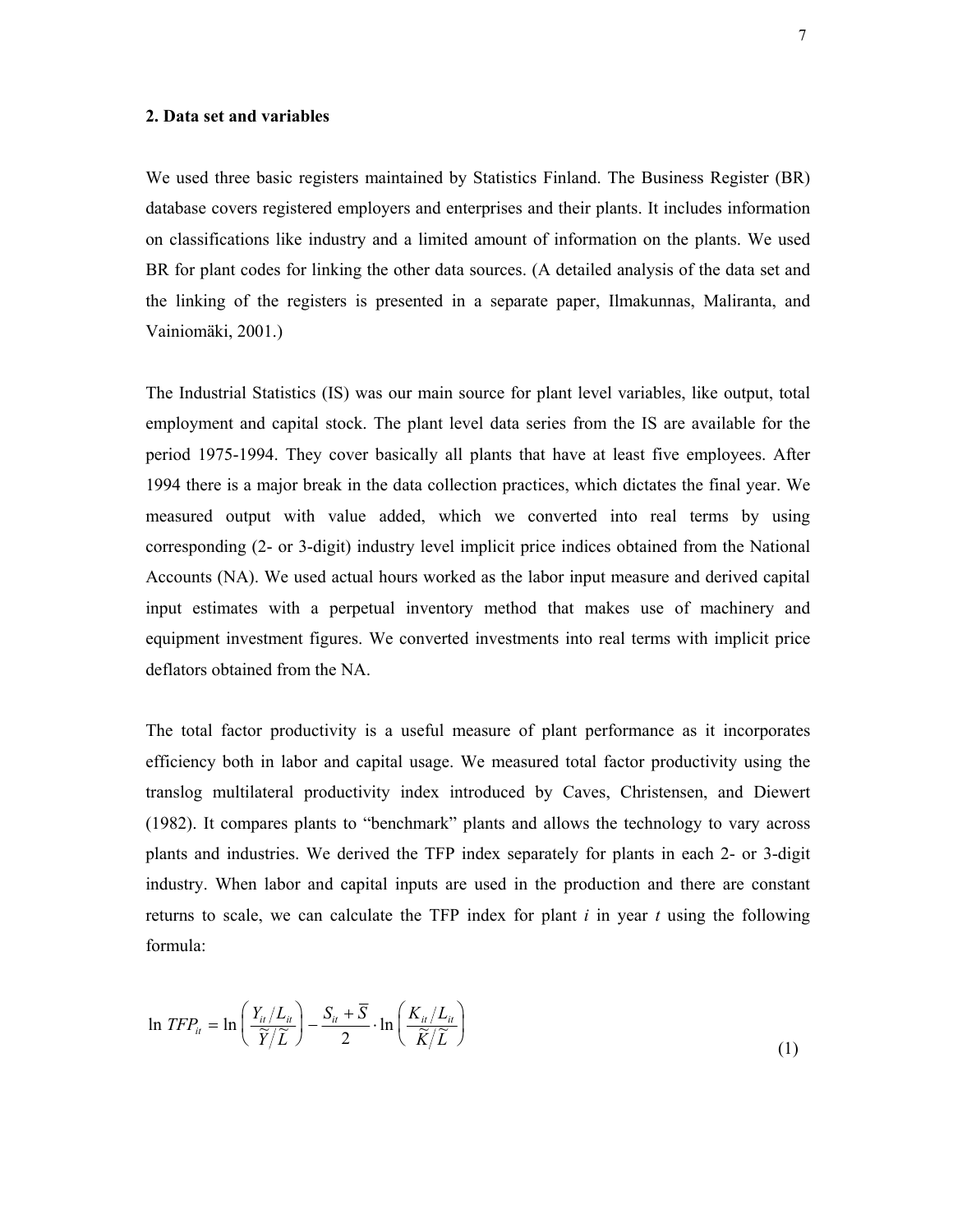where *Y* denotes real value added, *L* labor hours and *K* capital input. We denote labor productivity of the benchmark plant by  $\tilde{Y}/\tilde{L}$  and capital intensity by  $\tilde{K}/\tilde{L}$ . The benchmark plant is defined by the geometric means of the output  $(\widetilde{Y})$  and inputs  $(\widetilde{L}$  and  $\widetilde{K}$ ).  $S_{it}$ , the cost share of capital input in plant *i* in year *t*, is calculated as  $S_{it} = KCOST_{it}/(KCOST_{it} + LCOST_{it})$ , where  $KCOST_{it}$  is the (nominal) capital cost that includes depreciation and rental costs and  $LCOST_{it}$  is the cost of labor, covering wages, social security and other supplementary payments.  $\overline{S}$  denotes the average capital cost share among all plants in a given industry in the whole period, and we calculated it from the NA by assuming 5 percent interest rate. We adjusted the figures so that in each industry and in each year total capital input share in our sample of plants was in line with that calculated from the NA.

Since there is usually productivity growth even in the absence of worker turnover, we examined the effects of turnover on productivity growth rather than on the level of productivity. We calculated the productivity growth rate as two-year differences of the logarithm of total factor productivity (i.e.,  $\Delta \ln(TFP_t) = \ln(TFP_t) - \ln(TFP_{t-2})$ ) over the periods 1988-1990, 1990-1992, and 1992-1994. These represent different cyclical situations. A long period of growth in the Finnish economy came to a halt in 1990. The years 1990-1992 were a period when production dropped dramatically. Finally, in the period 1992-1994 output started to increase in the manufacturing industry.

We obtained information on the structure and characteristics of the plants' work force from our second main data source, the Employment Statistics (ES) database. For each person a unique plant appearing in BR is determined as his/her primary employer during the last week of each year. With this information we can measures the worker flows for each plant during successive pairs of years from the ES. We can identify the number of persons who appear in the same plant in both years (stayers), those who have exited from the plant (worker outflow or separation), and those who have entered during the period (worker inflow or hiring). However, we cannot distinguish between quits and layoffs, since the reasons for separation are not known. We calculated the worker inflow or hiring rate (WIF) and worker outflow or separation rate (WOF) by dividing the respective flows by the average employment in two successive years (following Davis, Haltiwanger and Schuh, 1996). The worker flow or total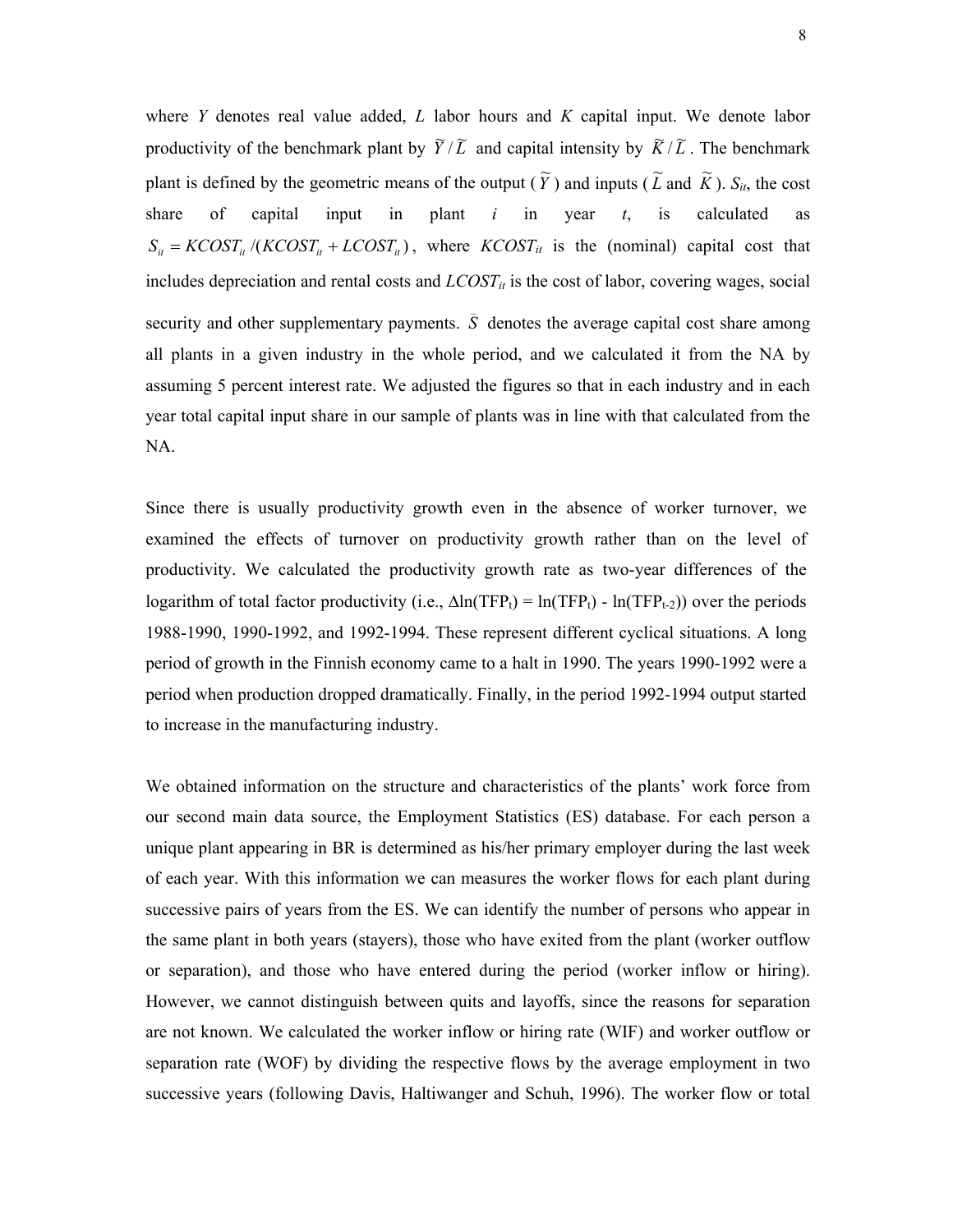turnover rate (WF) is the sum of the inflow and outflow rates (WF = WIF + WOF), and the net rate of employment change (NET) is the difference of the inflow and outflow rates (NET = WIF – WOF). The churning rate (CHURN) measures excess worker turnover and is defined at the plant level as the difference of total turnover rate and the absolute value of net employment change (CHURN = WF - |NET|; see Burgess, Lane, and Stevens, 2000). It is excessive in the sense that it is turnover that is not needed for achieving a given net employment change. Essentially, churning represents such worker separations that lead to replacement hiring.

We also calculated plant-level sums or averages of the background characteristics of the employees. For those plants from which we have information on at least two employees, we calculated the following average employee characteristics (in years): age (AGE), plantspecific tenure or seniority (SEN) and schooling (EDU). When we combined worker flows and worker characteristics from ES with the plant level data from the IS, the data period shrank, since ES is available only from 1988 onwards.

Other plant-level control variables from the IS included the ratio of rents paid to the value of machinery, an indicator of foreign ownership, recent investments, average hours per worker, and capacity utilization. For the analysis, we also classified the plants to groups according to their age, since older plants with old vintage capital stock are likely to have lower productivity growth.. We formed six generation groups (cohorts) separately for each industry on the basis of the order of appearance of plants to IS. The newest two groups are decile classes and the rest of the groups are quintile groups. Dummy variables indicate the generations.

The process that led to the final sample of plants was the following. We started with all plants in the IS, about 7000-8000 plants annually. Then we concentrated on active production plants (omitting, e.g., headquarters and auxiliary units). Next we retained only the plants for which it was possible to construct the total factor productivity indicator. An appropriate estimate of capital input (machinery stock) is lacking for a number of plants. Furthermore, we constructed the TFP indicator only for those plants whose real value added per hour and real value added per machinery stock did not differ too much from the corresponding industry average in that year. We picked out outliers of the TFP index in a similar manner. For the regression analysis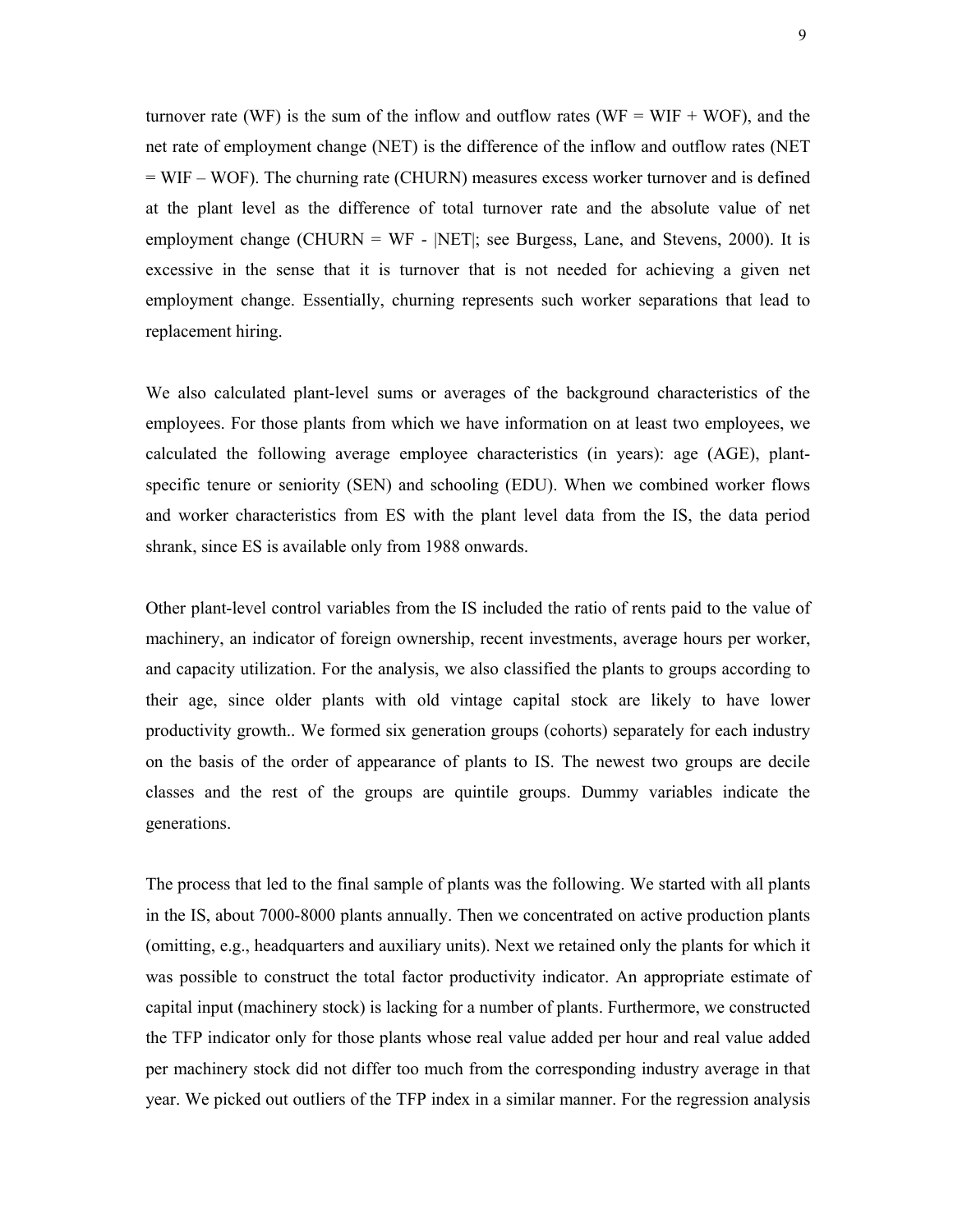it was necessary that the worker flows and the characteristics of the work force were available. This dropped the number of plants to some 4000 plants annually. Finally, due to differencing and lags the number of observations in the panel that is used in the estimations dropped further. We ended up with an unbalanced panel with around 10000 plant-year observations.

## **3. Results**

Based on the preceding discussion we can test hypotheses about the impact of turnover on productivity growth by explaining productivity growth by various worker flow variables, which measure the intensity and type of the turnover in each period. To test the hypothesis that aggregate turnover may have an inverted U-shaped relationship to productivity growth, we estimate a model with total worker turnover rate WF and its square included:

$$
\Delta \ln TFP_{ii} = \alpha + \varphi_1 \, WF_{ii} + \varphi_2 \, WF_{ii}^2 + X_{ii} \, \phi + \varepsilon_{ii} \tag{2}
$$

where X includes various control variables, like plant and employee characteristics. The inverted U hypothesis implies  $φ_1 > 0$ ,  $φ_2 < 0$ .

Next we consider the components of turnover separately and estimate equation where turnover is decomposed to the inflow rate WIF and outflow rate WOF:

$$
\Delta \ln TFP_{ii} = \alpha + \beta WIF_{ii} + \gamma WOF_{ii} + X_{ii} \phi + \varepsilon_{ii}
$$
\n(3)

The outflow of workers has a negative impact on productivity if the good performers leave and positive if the low productivity workers leave. With general skills, both effects are possible, and the latter would apply in the case of firm-specific skills. However, there are firing costs involved and constraints on the order of layoffs that are likely to outweigh the positive effects. Given that our results reflect average effects in the sample, we expect the negative effects to dominate, i.e. we expect that  $\gamma$  < 0. Worker inflow in turn will increase productivity if the firm can benefit from fresh education and experience gained elsewhere and lower productivity if the new workers have no skills specific to the firm. However, even in the latter case the firms can choose the best workers among the pool of applicants. This is in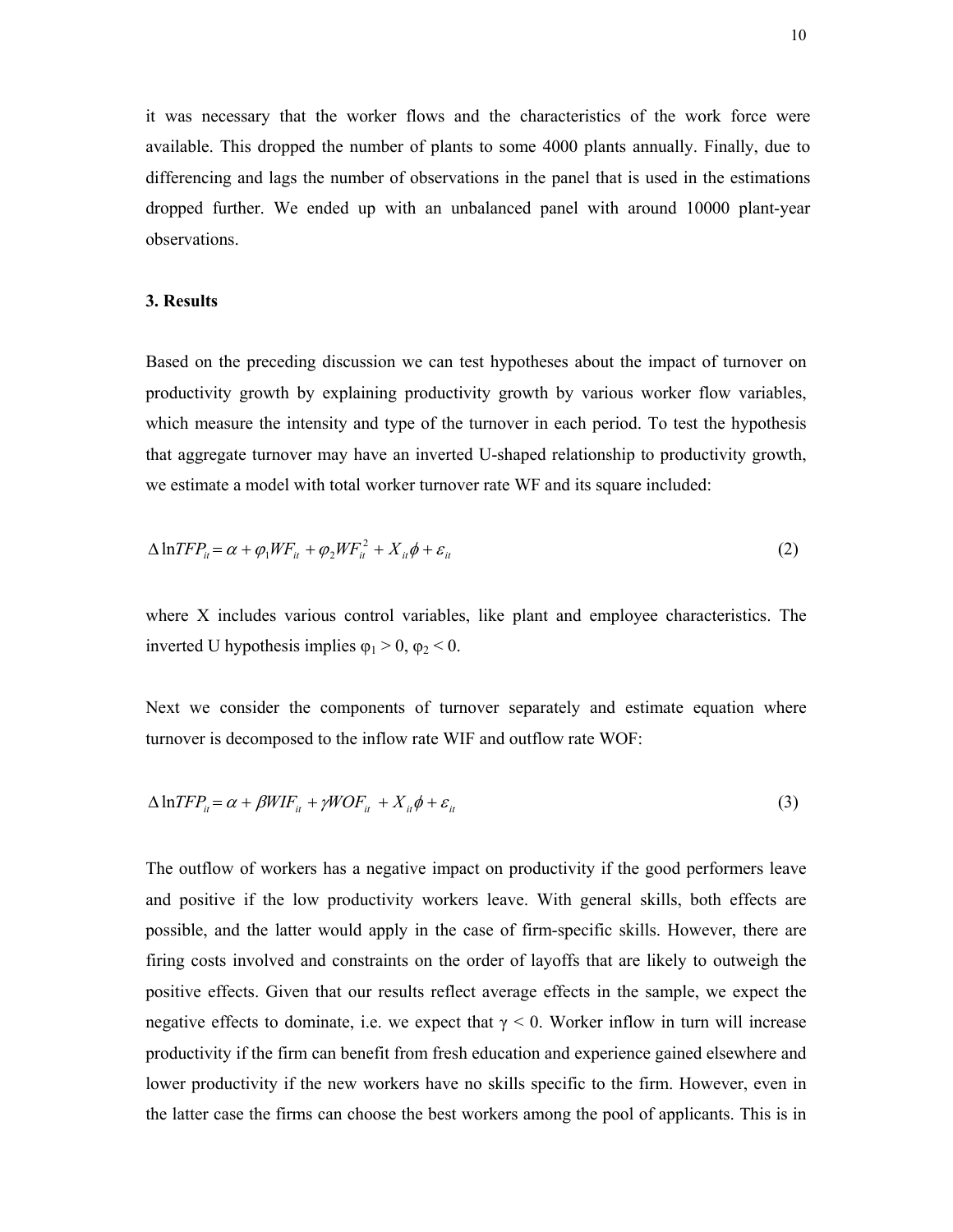contrast to the outflow where employee-initiated quits often dominate and the firms cannot necessarily make the poor performers leave. We therefore expect that  $\beta > 0$ . As a consequence of these hypotheses on the effects of inflow and outflow, the impact of total turnover (sum of inflow and outflow) has an uncertain effect on productivity. That is, our expectations concerning the signs of the coefficients of WIF and WOF do not determine whether the inverted U-shaped relationship between productivity growth and WF holds.

Next we add also the churning rate CHURN:

$$
\Delta \ln TFP_{ii} = \alpha + \beta WIF_{ii} + \gamma WOF_{ii} + \delta CHURN_{ii} + X_{ii}\phi + \varepsilon_{ii}
$$
\n<sup>(4)</sup>

The excessive turnover, measured by churning, is the best indicator for the turnover that happens because of the ongoing matching process of workers and jobs. A positive sign for the coefficient of churning, i.e.  $\delta$  > 0, would be consistent with the view that the through the matching process resources are allocated to efficient use. In a final model we used interactions of the flow components and year dummies.

We included in all models the worker characteristics variables for age, seniority and education both as lagged levels (from period t-2) and their squares, and as changes and their squares. The differenced variables describe the changes that have happened in the characteristics of the work force. This is an indirect productivity effect from worker turnover (and aging). The age and seniority variables worked best in logarithmic form.

In addition, we included lagged level of productivity in the initial year from which the growth is calculated,  $ln(TFP_{t-2})$ . The lagged variable controls plant differences in the starting level of productivity growth. We also controlled other plant-specific factors either in levels or in differences. We estimated the models by ordinary least squares pooling all the three periods, 1988-1990, 1990-1992, and 1992-1994, but included period dummies to control the differential productivity growth. We also included the interactions of 4-digit industry dummies and period dummies, which allow productivity growth to vary across industries and over time. We did not use fixed plant effects, but attempted to control them by the plant and worker characteristics variables. In any case, since we studied productivity change, fixed effects were less relevant than in studying productivity levels. In the former case the fixed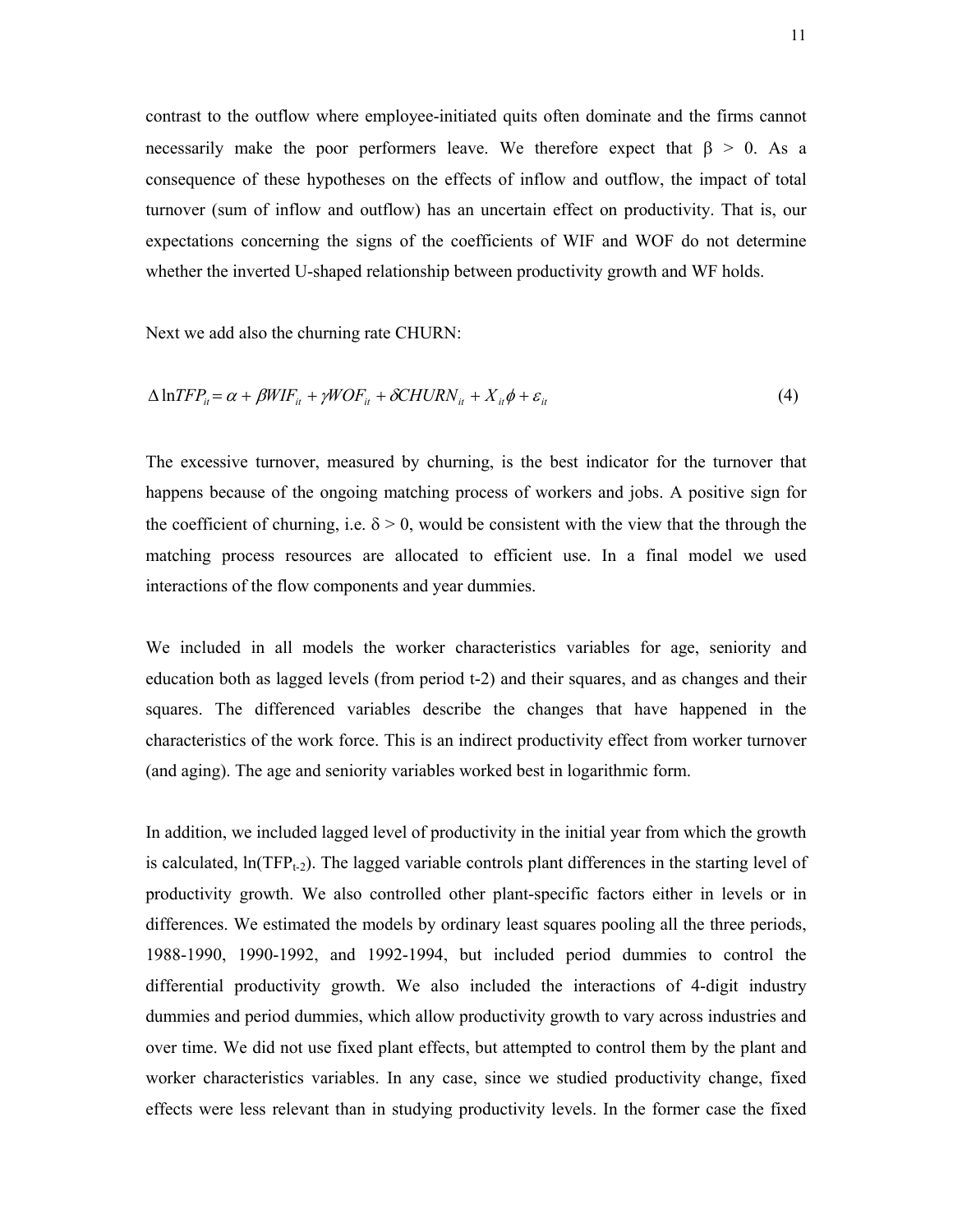effects would measure permanent difference in productivity growth rather than permanent productivity differences.

Table 1 shows the estimation results for the productivity growth models (insignificant squared terms of worker characteristics have been dropped and the coefficients of plant characteristic variables are not reported). The squared worker flow  $WF<sup>2</sup>$  has a negative impact, but in level form the coefficient of WF was not significantly different from zero and the term has been dropped (column 1). Increases in worker turnover decrease productivity growth at an increasing rate. The result indicates that the relationship between total turnover and productivity is inverted U-shaped but there is no positive optimal level of turnover (the optimum is zero).

#### INSERT TABLE 1 HERE

When we decompose worker turnover to inflow and outflow, the inflow rate has a positive coefficient, whereas the outflow rate has a negative coefficient (column 2). The outflow effect is clearly stronger than the inflow effect, which is the reason for the negative coefficient of WF in column 1. The positive inflow effect is consistent with the general human capital view. Firms can hire new workers who have experience gained in other firms. This effect outweighs the possible negative consequences of inflow in the form of training and hiring costs. The negative outflow effect may reflect layoffs and quits that are more common among workers with short tenures, i.e. a last-in first-out process, either because of legal constraints that prevent laying off workers with long tenures or the insider power of more senior workers. This lowers productivity growth, if relatively low seniority employees have the highest productivity (as we found in Ilmakunnas, Maliranta, and Vainiomäki, 2003), and therefore works against the interest of the employers. Also this is consistent with general human capital. Our result on the negative effect of outflow is in line with most studies of turnover and performance that study only the separation of workers.

When we included also the churning rate (column 3), its effect is positive, which seems to be in conflict with the impact of the total worker flow. However, the excessive turnover, measured by churning, may be the best indicator for the turnover that happens because of the matching process. Increased worker flows result in better matches of workers and available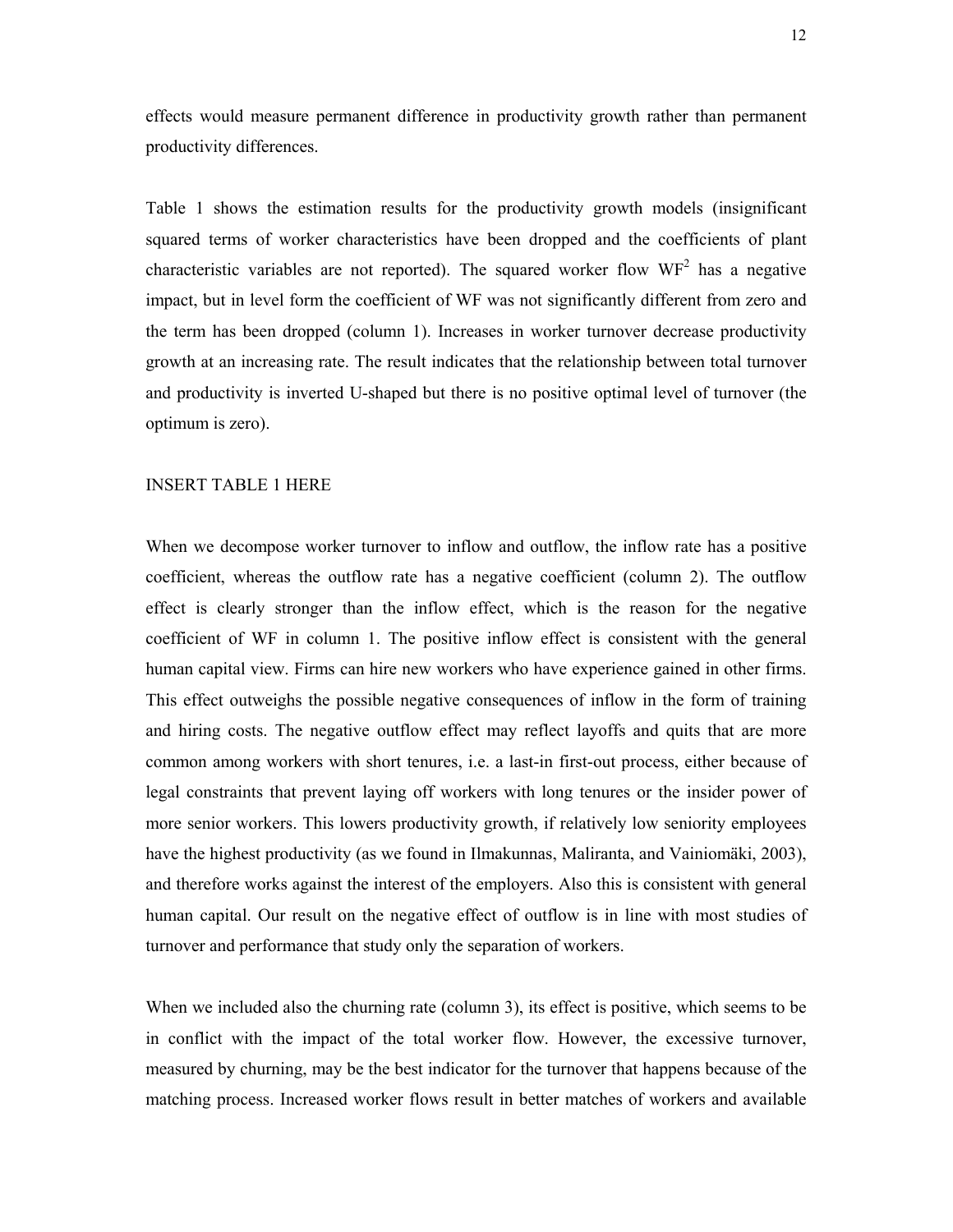jobs and thereby to higher productivity growth. In contrast, worker inflow and outflow are more related to the growth and decline of plants, which is not part of the matching process. The churning rate is also more immune to reverse causality, which may affect the interpretation of the coefficients of the inflow and outflow rates. The finding that the churning process affects productivity growth positively has implications for the interpretations of our earlier result (Ilmakunnas, Maliranta, and Vainiomäki, 2003) that high seniority is connected with low productivity. High seniority may be a symptom of a long lasting low churning rate, and the associated slow productivity growth cumulates to a low productivity level.

We also examined whether the components of the worker flow have different impacts in different phases of the business cycle (column 4). The coefficients of the period interaction terms of the flow rates show that the influences of the outflow and churning rates are strongest in periods 1990-1992 and 1992-1994, which were years of the deep recession and just after it. This was a time when many firms downsized their work force. The strong negative productivity effect of outflow in recession is understandable, if the firms have been constrained in the use of layoffs. The inflow rate has strongest impact in the periods 1988- 1990 and 1990-1992.

Among the other results, past productivity has a significant negative coefficient. There is most likely a regression to the mean phenomenon working (e.g., Friedman, 1992). Plants that have "good luck" and experience a positive productivity shock in one period are likely to return to normal conditions in the next period. The same applies to plants that experience a negative productivity shock. The result should therefore not be interpreted solely as a catchup effect or convergence of productivity across plants. Among the level form personal characteristics terms, only the starting levels of age and education have a significant impact. Among the differenced terms, increases in age have a positive influence, whereas seniority growth decreases TFP growth. Change in education contributes to TFP growth only when it is interacted with the period dummies (column 4). Increases in education affected productivity growth positively in the high demand period 1988-1990. The result that the change in education has little impact on productivity growth, whereas the level of education has a positive effect, is consistent with the growth literature (Benhabib and Spiegel, 1994).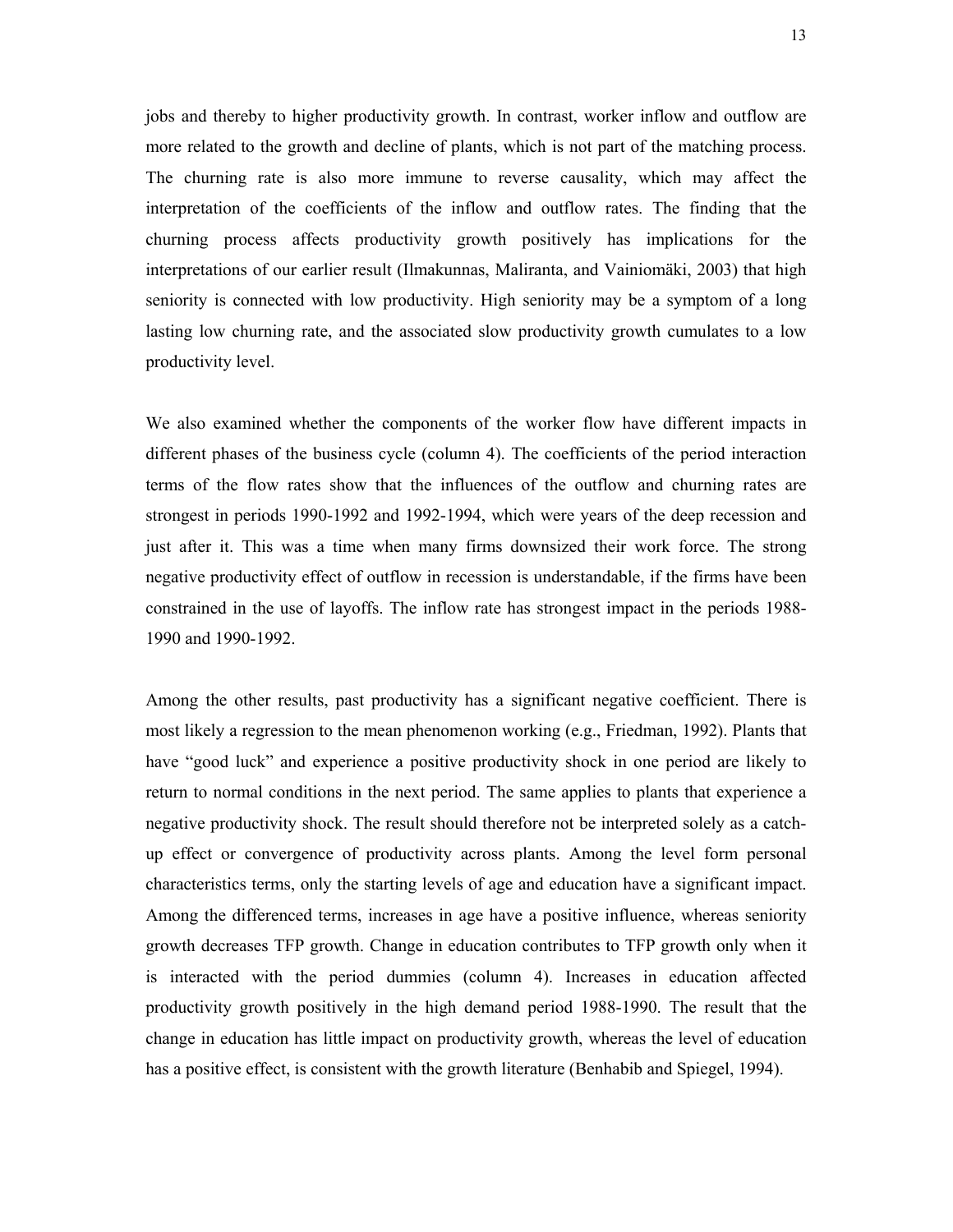We also estimated similar wage growth models in order to study indirectly how turnover affects profitability. Note, however, that since our explanatory variable above was change in TFP and not change of labor productivity, the results are not quite comparable. We briefly comment on the estimations without presenting them in a table. The inflow rate had no impact on wage growth, expect for the period from 1992 to 1994 when the effect was negative. An interpretation of this result is that firms that have a high hiring rate may not be able to choose only the young, low wage employees, but may have to hire workers in different age groups. However, after the deepest recession the firms were able to hire new workers from the pool of unemployed without upward pressures on wages. The outflow rate had a negative impact, but its square a positive impact on wage change. The total impact was close to zero in the relevant range of the outflow variable. There was a positive impact on wage growth only when the outflow was very large. Finally, churning has no impact on wage growth. It seems that productivity gains from better matching are not reflected in wages and the employers have been able to benefit from the gap between productivity and wage growth.

## **4. Conclusions**

We examined the relationships of worker turnover and plant productivity, using a matched employer-employee data from the Finnish manufacturing that includes information on plant and worker characteristics. The results on the effects of turnover are consistent with general human capital, since productivity increases when new workers are hired. The result that worker outflow reduces productivity may reflect legal constraints or insider power that lead to the relatively high productivity low seniority workers being laid off first. The positive influence of churning, or excess worker turnover, on productivity supports the hypothesis that turnover leads to better matching and productivity. This has, however, not led to higher wages.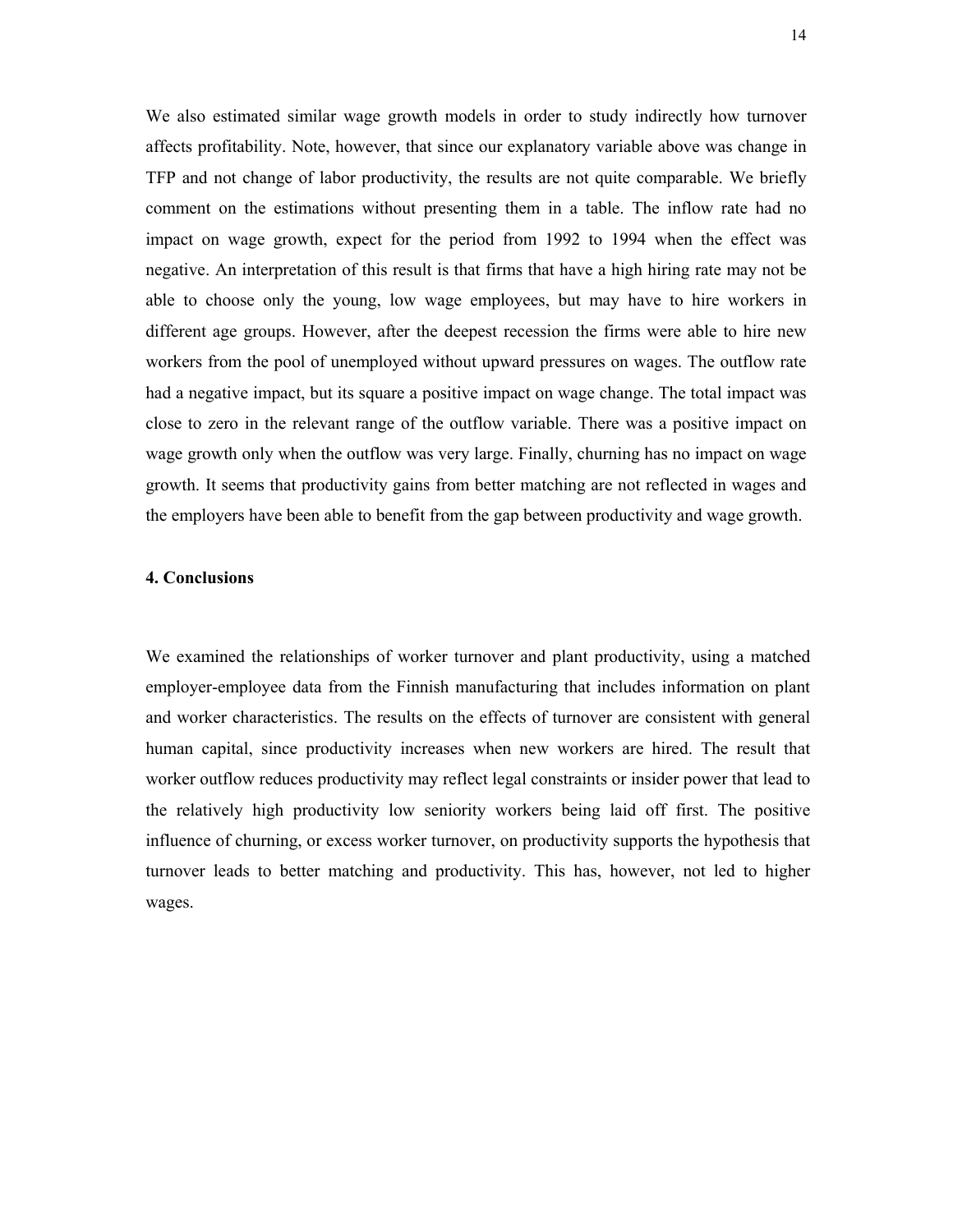#### **References**

- Abelson, M.A. and Baysinger, B.D. 1984. Optimal and dysfunctional turnover: Toward an organizational level model. *Academy of Management Review*, 9: 331-341.
- Alexander, J. A., Bloom, J. R., and Nuchols, B. A. 1994. Nursing turnover and hospital efficiency: An organization-level analysis. *Industrial Relations*, 33: 505-520.
- Arthur, J. B. 1994. Effects of human resource systems on manufacturing performance and turnover. *Academy of Management Journal*, 37: 670-687.
- Benhabib, J. and Spiegel, M. M. 1994. The role of human capital in economic development: Evidence from aggregate cross-country data. *Journal of Monetary Economics*, 34: 143- 173
- Bentolila, S. and Saint-Paul, G. 1994. A model of labor demand with linear adjustment costs. *Labour Economics*, 1: 303-326.
- Bishop, J. H. 1990. Job performance, turnover, and wage growth. *Journal of Labor Economics*, 8: 363-386.
- Blakemore, A. E., and Hoffman, D. L. 1989. Seniority rules and productivity: An empirical test. *Economica*, 56: 359-371.
- Brown, C. and Medoff, J. 1978. Trade unions in the production process. *Journal of Political Economy*, 86: 355-378.
- Burgess, S., Lane, J., and Stevens, D. 2000. Job flows, worker flows and churning. *Journal of Labor Economics*,18: 473-502.
- Caves, D. W., Christensen, L. R., and Diewert, W. E. 1982. Multilateral comparisons of output, input and productivity using superlative index numbers. *Economic Journal*, 92: 73-86.
- Dalton, D. R., Todor, W. D., and Krackhardt, D. M. 1982. Turnover overstated: The functional taxonomy. *Academy of Management Review*, 7: 117-123.
- Davis, S. J., Haltiwanger, J. C., and Schuh, S. 1996. *Job Creation and Destruction*. Cambridge: MIT Press.
- Friedman, M. 1992. Do old fallacies ever die? *Journal of Economic Literature*, 30: 2129- 2132.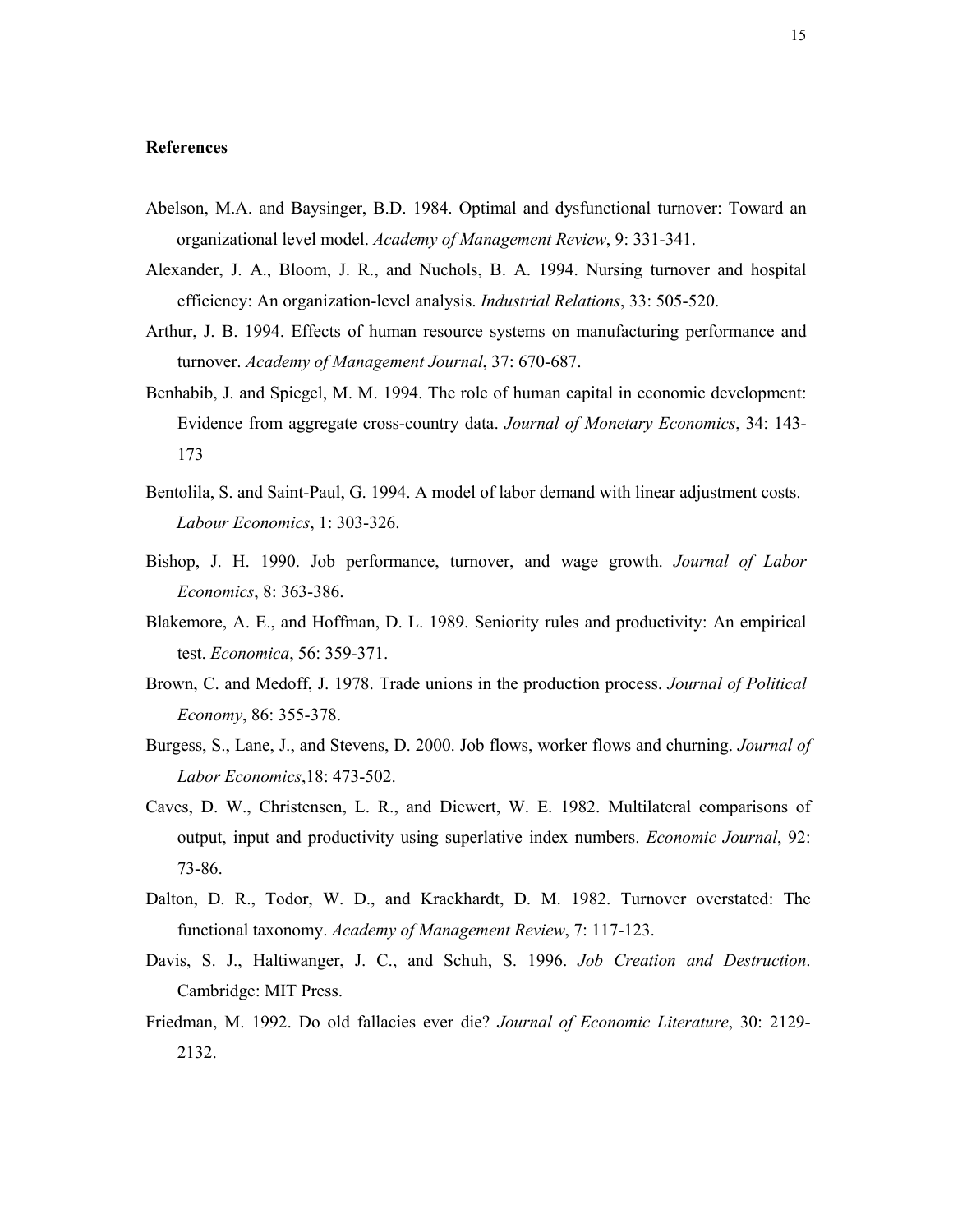- Gautier, P.A., van den Berg, G.J., van Ours, J.C., and Ridder, G. 2002. Worker turnover at the firm level and crowding out of lower educated workers. *European Economic Review*, 46: 523-538.
- Guthrie, J.P. 2001. High-involvement work practices, turnover, and productivity: Evidence from New Zealand. *Academy of Management Journal*, 44: 180-190.
- Hamermesh, D. S. and Pfann, G. A. 1996. Turnover and the dynamics of labour demand. *Economica*, 63: 359-367.
- Hellerstein, J. K., Neumark, D., and Troske, K. R. 1999. Wages, productivity, and worker characteristics: Evidence from plant-level production functions and wage equations. *Journal of Labor Economics*, 17: 409-446.
- Huselid, M.A. 1995. The impact of human resource management practices on turnover, productivity, and corporate financial performance. *Academy of Management Journal*, 38: 635-672.
- Ilmakunnas, P. and Maliranta, M. 2003. Worker inflow, outflow, and churning. William Davidson Institute, University of Michigan Business School, Working Paper 611.
- Ilmakunnas, P., Maliranta, M., and Vainiomäki, J. 2003. The roles of employer and employee characteristics for plant productivity. *Journal of Productivity Analysis*, forthcoming.
- Ilmakunnas, P., Maliranta, M., and Vainiomäki, J. 2001. Linked employer-employee data on Finnish plants for the analysis of productivity, wages, and turnover. T.P. Jensen and A. Holm, eds., *Nordic Labour Market Research on Register Data.* TemaNord, No. 593, 205-246.
- Jackofsky, E. F. 1984. Turnover and job performance: An integrated process model. *Academy of Management Review*, 9: 74-83.
- Jovanovic, B. 1979. Job matching and the theory of turnover. *Journal of Political Economy*, 87: 972-990.
- Koys, D.J. 2001. The effects of employee satisfaction, organizational citizenship behavior, and turnover on organizational effectiveness: A unit-level, longitudinal study. *Personnell Psychology*, 54: 101-114.
- Kramarz, F. and Roux, S. 1999. Within-firm seniority structure and firm performance. Centre for Economic Performance, Discussion Paper 420.
- Lazear, E. 1998. *Personnel Economics forManagers*. New York: Wiley.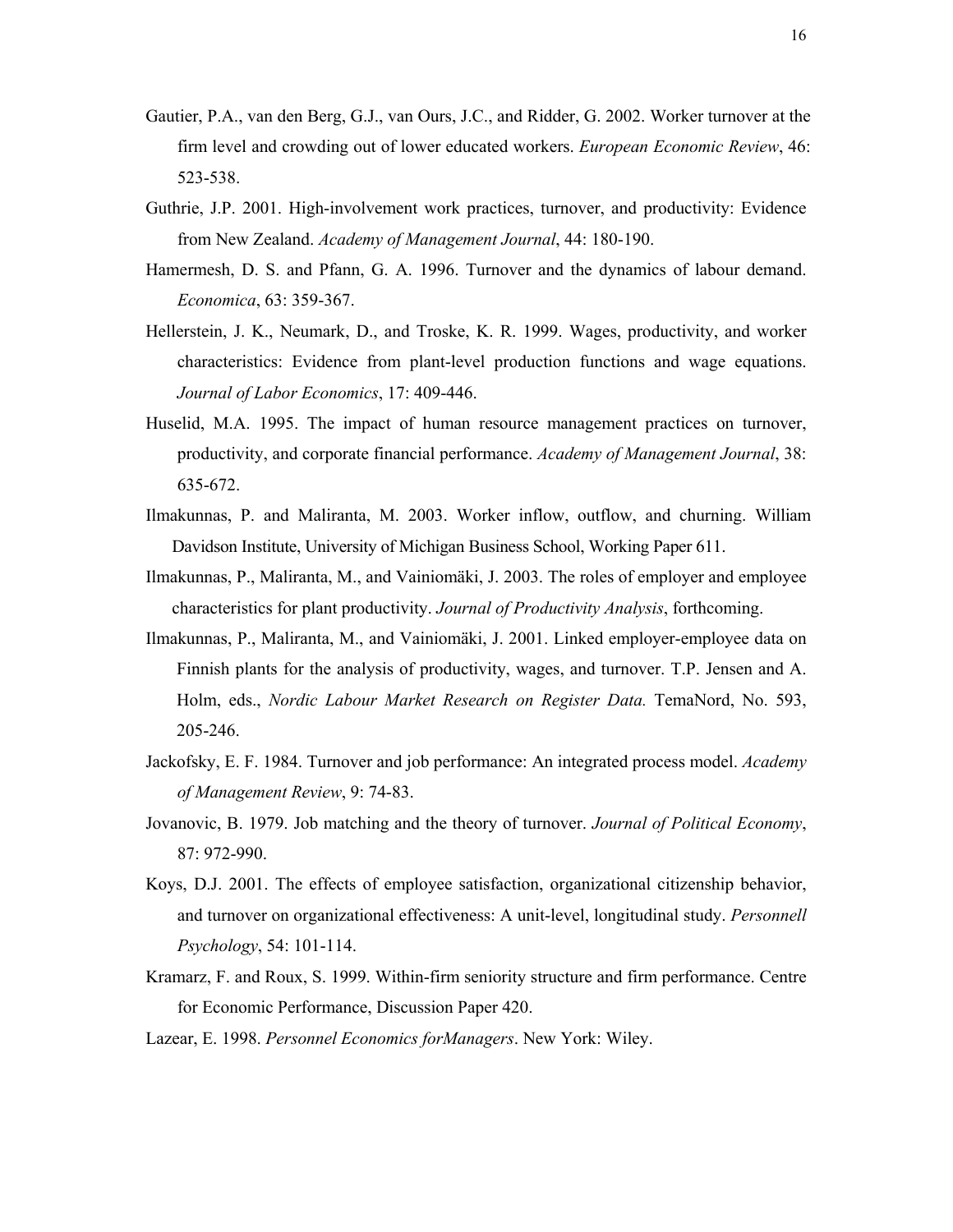- McEvoy, G.M. and Cascio, W.F. 1987. Do good or poor performers leave? A meta-analysis of the relationship between performance and turnover. *Academy of Management Journal*, 30: 744-762.
- McElroy, J.C., Morrow, P.C., and Rude, S.N. 2001. Turnover and organizational performance: A comparative analysis of the effects of voluntary, involuntary, and reduction-in-force turnover. *Journal of Applied Psychology*, 86: 1294-1299.
- McEvoy, G.M. and Cascio, W.F. 1989. Cumulative evidence of the relationship between employee age and job performance. *Journal of Applied Psychology*, 74: 11-17.
- Pencavel, J.H. 1972. Wages, specific training, and labor turnover in U.S. manufacturing industries. *International Economic Review*, 13: 53-64.
- Salop, S. 1979. A model of the natural rate of unemployment. *American Economic Review* 69: 117-125.
- Staw, B.M. 1980. The consequences of turnover. *Journal of Occupational Behaviour*, 1: 253- 273.
- Waldman, D.A. and Avolio, B.J. 1986. A meta-analysis of age differences in job performance. *Journal of Applied Psychology*, 71: 33-38.
- Williams, C.R. and Livingston, L.P. 1994. Another look at the relationship between performance and voluntary turnover. *Academy of Management Journal*, 37: 269-298.